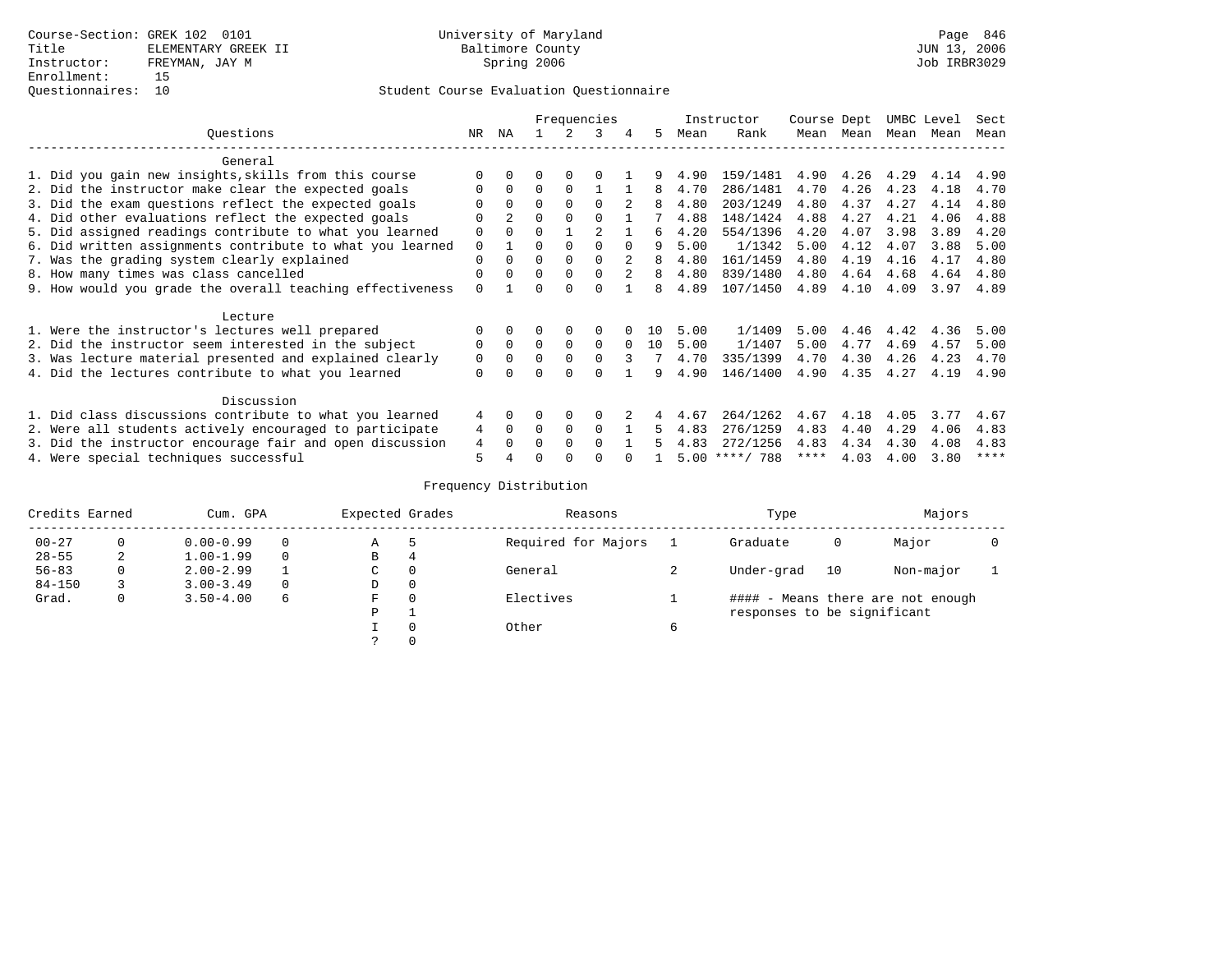## Questionnaires: 10 Student Course Evaluation Questionnaire

|                                                           |             | Frequencies  |          |             |             |          |                | Instructor | Course Dept      |             | UMBC Level |      | Sect |             |
|-----------------------------------------------------------|-------------|--------------|----------|-------------|-------------|----------|----------------|------------|------------------|-------------|------------|------|------|-------------|
| Ouestions                                                 | NR          | ΝA           |          |             | 3           | 4        | 5.             | Mean       | Rank             | Mean        | Mean       | Mean | Mean | Mean        |
| General                                                   |             |              |          |             |             |          |                |            |                  |             |            |      |      |             |
| 1. Did you gain new insights, skills from this course     |             | $\Omega$     | O        | $\Omega$    |             |          |                | 4.90       | 159/1481         | 4.90        | 4.26       | 4.29 | 4.29 | 4.90        |
| 2. Did the instructor make clear the expected goals       | O           | $\Omega$     | $\Omega$ | $\Omega$    | $\Omega$    |          | 10             | 5.00       | 1/1481           | 5.00        | 4.26       | 4.23 | 4.23 | 5.00        |
| 3. Did the exam questions reflect the expected goals      |             | $\Omega$     | 0        | $\Omega$    | $\Omega$    | $\Omega$ | 10             | 5.00       | 1/1249           | 5.00        | 4.37       | 4.27 | 4.28 | 5.00        |
| 4. Did other evaluations reflect the expected goals       | O           |              | $\Omega$ | $\Omega$    | $\Omega$    |          | 4              | 4.80       | 178/1424         | 4.80        | 4.27       | 4.21 | 4.27 | 4.80        |
| 5. Did assigned readings contribute to what you learned   | $\mathbf 0$ |              | 0        | $\Omega$    | $\Omega$    | $\Omega$ | 9              | 5.00       | 1/1396           | 5.00        | 4.07       | 3.98 | 4.00 | 5.00        |
| 6. Did written assignments contribute to what you learned | $\mathbf 0$ | 6            | $\Omega$ |             |             |          | 3              | 4.75       | 135/1342         | 4.75        | 4.12       | 4.07 | 4.12 | 4.75        |
| 7. Was the grading system clearly explained               | $\Omega$    |              | $\Omega$ |             | $\Omega$    |          |                | 4.60       | 344/1459         | 4.60        | 4.19       | 4.16 | 4.17 | 4.60        |
| 8. How many times was class cancelled                     | $\Omega$    | $\Omega$     | $\Omega$ | $\Omega$    | $\Omega$    | 6        | $\overline{4}$ |            | 4.40 1114/1480   | 4.40        | 4.64       | 4.68 | 4.65 | 4.40        |
| 9. How would you grade the overall teaching effectiveness |             | <sup>n</sup> | U        | ∩           | $\cap$      |          |                | 4.78       | 154/1450         | 4.78        | 4.10       | 4.09 | 4.10 | 4.78        |
| Lecture                                                   |             |              |          |             |             |          |                |            |                  |             |            |      |      |             |
| 1. Were the instructor's lectures well prepared           |             |              |          |             | $\Omega$    |          |                | 5.00       | 1/1409           | 5.00        | 4.46       | 4.42 | 4.43 | 5.00        |
| 2. Did the instructor seem interested in the subject      |             | $\Omega$     | $\Omega$ | $\mathbf 0$ | $\mathbf 0$ | $\Omega$ | 3              | 5.00       | 1/1407           | 5.00        | 4.77       | 4.69 | 4.67 | 5.00        |
| 3. Was lecture material presented and explained clearly   | 7           | $\Omega$     | $\Omega$ | $\Omega$    | $\Omega$    | $\Omega$ | 3              | 5.00       | 1/1399           | 5.00        | 4.30       | 4.26 | 4.27 | 5.00        |
| 4. Did the lectures contribute to what you learned        |             | $\Omega$     | $\Omega$ | $\Omega$    | $\Omega$    | $\Omega$ | 3              | 5.00       | 1/1400           | 5.00        | 4.35       | 4.27 | 4.28 | 5.00        |
| 5. Did audiovisual techniques enhance your understanding  | 7           |              |          |             |             |          |                |            | $1.00$ ****/1179 | $***$ * *   | 3.94       | 3.96 | 4.02 | $***$ *     |
|                                                           |             |              |          |             |             |          |                |            |                  |             |            |      |      |             |
| Discussion                                                |             |              |          |             |             |          |                |            |                  |             |            |      |      |             |
| 1. Did class discussions contribute to what you learned   |             | $\Omega$     | 0        | $\Omega$    | $\Omega$    |          |                | 5.00       | 1/1262           | 5.00        | 4.18       | 4.05 | 4.14 | 5.00        |
| 2. Were all students actively encouraged to participate   |             | $\Omega$     | $\Omega$ | $\mathbf 0$ | 0           | $\Omega$ | 9              | 5.00       | 1/1259           | 5.00        | 4.40       | 4.29 | 4.34 | 5.00        |
| 3. Did the instructor encourage fair and open discussion  | 1           | $\Omega$     | 0        | $\Omega$    | $\Omega$    |          |                | 4.89       | 232/1256         | 4.89        | 4.34       | 4.30 | 4.34 | 4.89        |
| 4. Were special techniques successful                     |             |              |          |             |             |          |                | 5.00       | ****/ 788        | $***$ * * * | 4.03       | 4.00 | 4.07 | $***$ * * * |

## Frequency Distribution

| Credits Earned        |   | Cum. GPA      |                     |             | Expected Grades | Reasons                           |  | Type                        | Majors |           |  |
|-----------------------|---|---------------|---------------------|-------------|-----------------|-----------------------------------|--|-----------------------------|--------|-----------|--|
| $00 - 27$<br>$\Omega$ |   | $0.00 - 0.99$ |                     | А           | 6               | Required for Majors               |  | Graduate                    | 0      | Major     |  |
| $28 - 55$             | 0 | $1.00 - 1.99$ |                     | В           | 2               |                                   |  |                             |        |           |  |
| $56 - 83$             |   | $2.00 - 2.99$ |                     | $\sim$<br>◡ | 0               | General                           |  | Under-grad                  | 10     | Non-major |  |
| $84 - 150$            | 5 | $3.00 - 3.49$ |                     | D           | 0               |                                   |  |                             |        |           |  |
| Grad.                 | 0 | $3.50 - 4.00$ | Electives<br>0<br>F |             |                 | #### - Means there are not enough |  |                             |        |           |  |
|                       |   |               |                     | Ρ           | 0               |                                   |  | responses to be significant |        |           |  |
|                       |   |               |                     |             | $\Omega$        | Other                             |  |                             |        |           |  |
|                       |   |               |                     | C           |                 |                                   |  |                             |        |           |  |